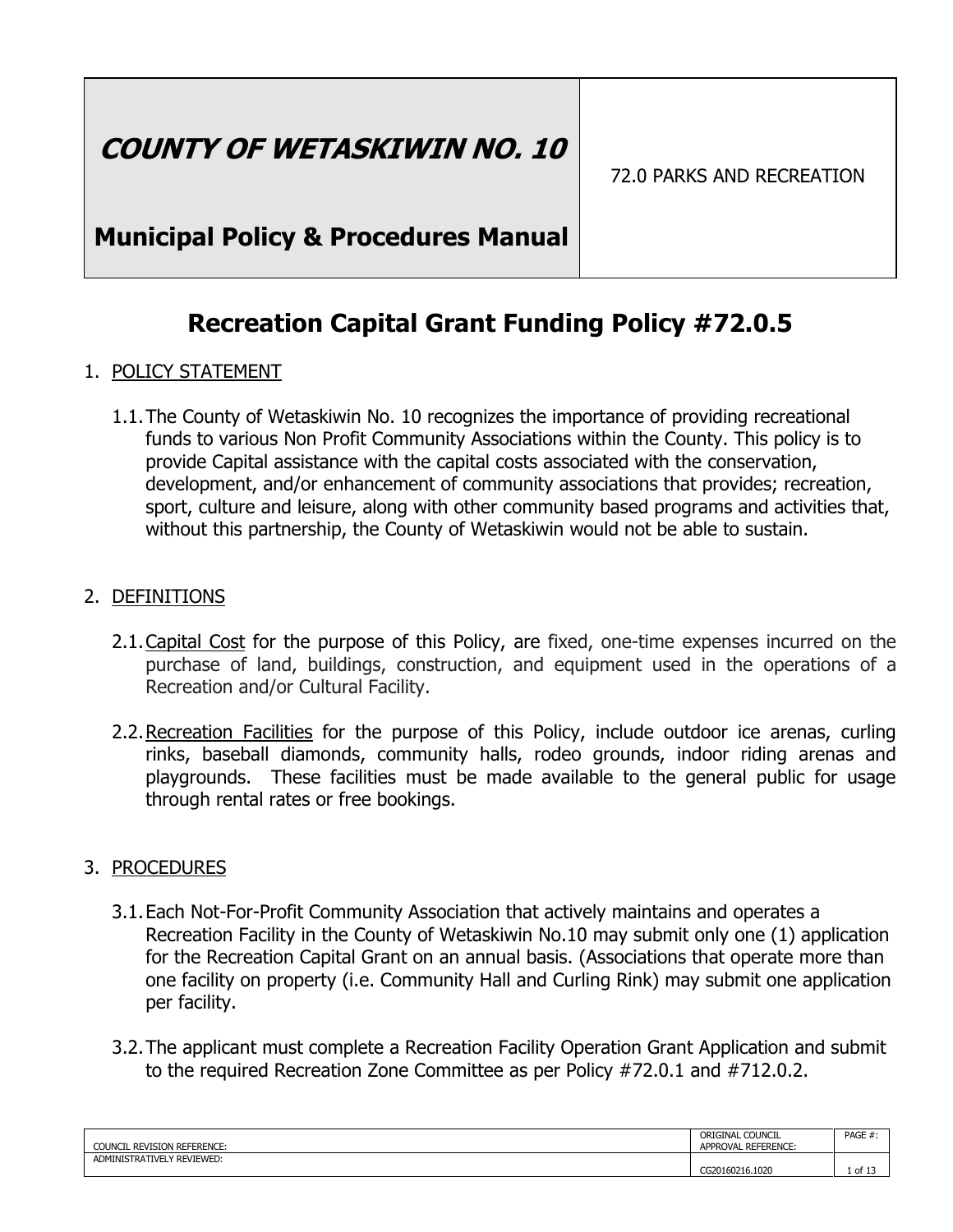- 3.3.The Application deadline shall be March 31st of each year.
- 3.4.Grant Allocation: The allocation of the Community Associations Capital Grant is based on the assessed priority of the projects as follows:
	- 3.4.1.1. Fire, Safety and Health Projects that are required to conform to fire and safety codes.
	- 3.4.1.2. Preventive Maintenance Projects that are necessary to prevent the facility's infrastructure from deteriorating. (e.g. replace furnace, new roof, new wiring or plumbing, etc).
	- 3.4.1.3. Renovation / Improvements Projects that restore the facility to its previous condition due to ageing or heavy use (e.g., new flooring, replacement of bathroom or kitchen or electrical fixtures) or add a facility or amenity where one did not previously exist.
- 3.5.The financial assistance available will be in the form of an annual grant as follows:
	- 3.5.1. Capital projects may be covered up to 50% of the cost of the project to a maximum of \$20,000 in total project costs in one year per Community Association Facility.
- 3.6.Retroactive funding will not be considered.
- 3.7.Each submitted Application shall also include the following:
	- 3.7.1. Current Executive and/or Board of Directors of the Organization.
	- 3.7.2. Previous year's annual financial statement signed and dated.
	- 3.7.3. Updated business plan.
	- 3.7.4. Proof of insurance coverage.
	- 3.7.5. Letter of support from community.
		- 3.7.5.1. There must be strong community support for the project. The County may require the facility proponents to host a meeting for the purpose of 1) presenting the project proposal to the community, and 2) determining the level of community support for the project.
- 3.8.Applicants who have previously received any type of grant funding from the County of Wetaskiwin but have not fulfilled the requisite requirements for the grant(s) in questions will not be eligible for funding under this program until all outstanding requirements have been met.
- 3.9.Applicants must provide recognition of the County of Wetaskiwin's contribution of the Recreation Capital Grant through printed media, signage or social media tools.

| <b>COUNC</b><br><b>REVISION REFERENCE:</b> | ORIGINAL COUNCIL<br>APPROVAL REFERENCE: | PAGE #     |
|--------------------------------------------|-----------------------------------------|------------|
|                                            | CG20160216.1020                         | $2$ of $1$ |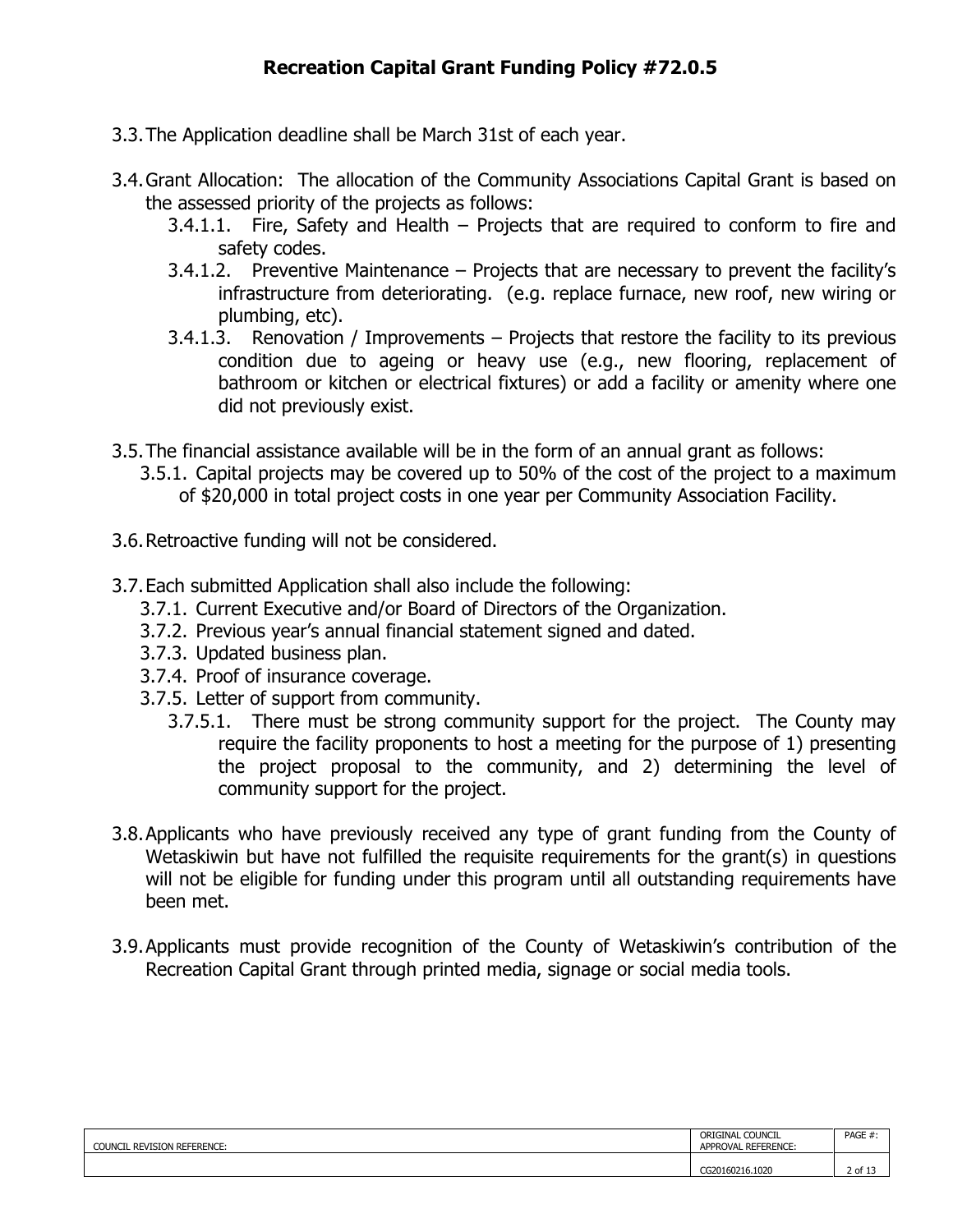Appendix A: Recreational Grant Process



|                                       | ORIGINAL COUNCIL    | PAGE #: |
|---------------------------------------|---------------------|---------|
| L REVISION REFERENCE:<br><b>COUNC</b> | APPROVAL REFERENCE: |         |
|                                       |                     |         |
|                                       | CG20160216.1020     | 3 of 13 |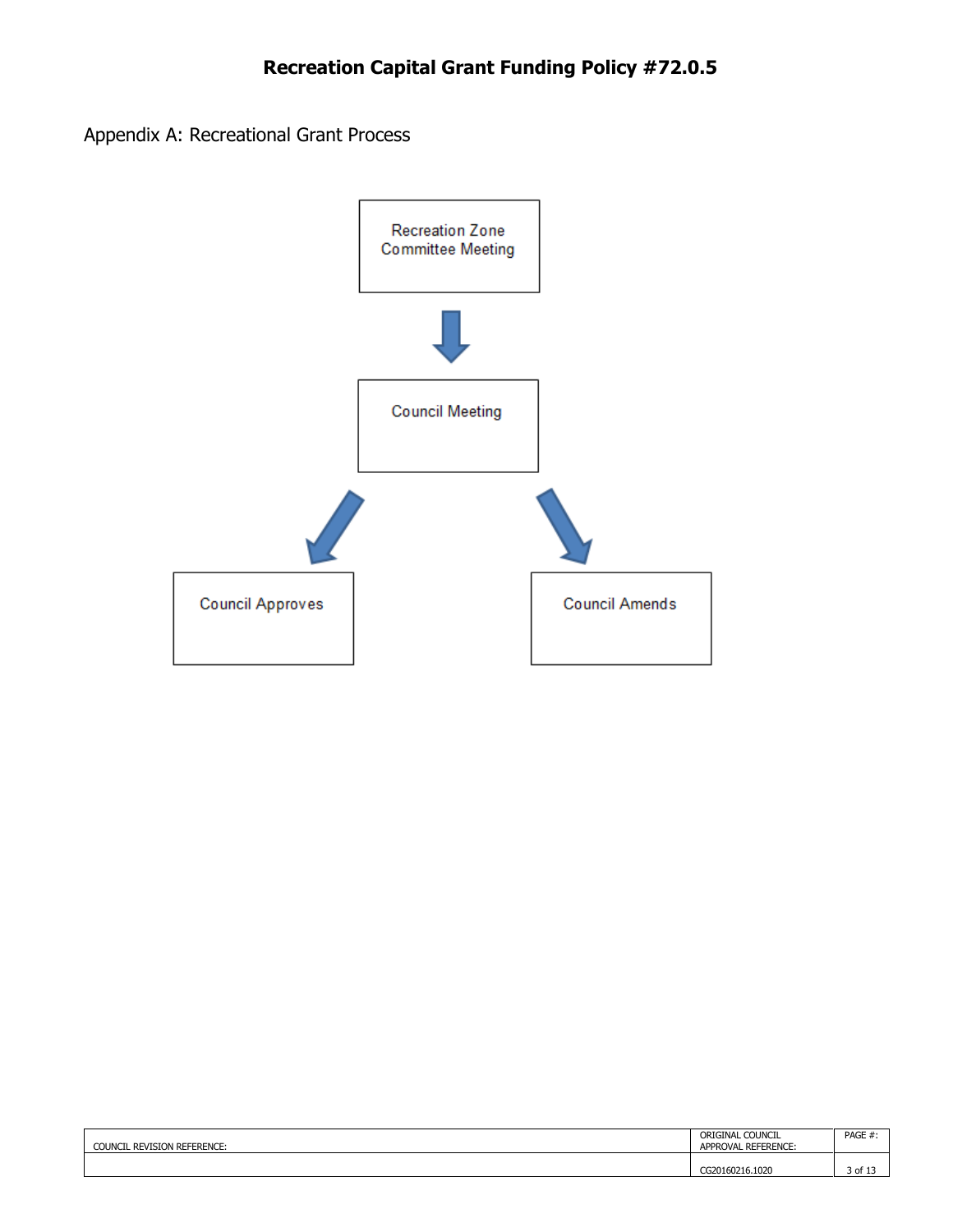Appendix B: Blank Recreation Grant Application for Zones 1-5

# **RECREATION GRANT FOR ZONES 1-5**

**COUNTY OF WETASKIWIN NO. 10**



#### **ORGANIZATION Zone #**

| Common Name of Organization (if different from incorporated name):                              |      |             |      |            |                           |        |                   |           |
|-------------------------------------------------------------------------------------------------|------|-------------|------|------------|---------------------------|--------|-------------------|-----------|
|                                                                                                 |      |             |      |            |                           |        |                   |           |
|                                                                                                 |      |             |      |            |                           |        |                   |           |
| Act your Group is Registered Under:                                                             |      |             |      |            | Is your Organization a:   |        |                   |           |
|                                                                                                 |      |             |      |            | Non-Profit Organization   |        | Corporation       |           |
| <b>Registration Number:</b>                                                                     |      |             |      |            | <b>Registration Date:</b> |        |                   |           |
| Address:                                                                                        |      |             |      |            |                           |        |                   |           |
| City:                                                                                           |      |             |      | Province:  |                           |        | Postal Code:      |           |
| <b>Project Location</b><br>Name of Facility (if applicable):                                    |      |             |      |            |                           |        |                   |           |
| Address or legal description (if different from above):                                         |      |             |      |            |                           |        |                   |           |
| City:                                                                                           |      |             |      | Province:  |                           |        | Postal Code:      |           |
| Primary Project Contact (This is the person we will call for project information):              |      |             |      |            |                           |        |                   |           |
|                                                                                                 |      | First Name: |      |            | Last Name:                |        |                   | Title:    |
| MRS. $\Box$<br>MR.<br>MS.                                                                       |      |             |      |            |                           |        |                   |           |
| Daytime Phone:                                                                                  | Ext: |             | Fax: |            |                           | Email: |                   |           |
| <b>Alternate Project Contact:</b>                                                               |      |             |      |            |                           |        |                   |           |
| MRS.<br>MR.<br>MS.                                                                              |      | First Name: |      |            | Last Name:                |        |                   | Title:    |
| Daytime Phone:                                                                                  | Ext: |             | Fax: |            |                           | Email: |                   |           |
| Signing Authority Contact (This is the legal/financial signing authority for the organization): |      |             |      |            |                           |        |                   |           |
| MRS.<br>MR.<br>MS.                                                                              |      | First Name: |      | Last Name: |                           |        |                   | Title:    |
| Daytime Phone:                                                                                  | Ext: |             | Fax: |            |                           | Email: |                   |           |
| <b>PROJECT OVERVIEW</b>                                                                         |      |             |      |            |                           |        |                   |           |
| <b>Project Name:</b>                                                                            |      |             |      |            |                           |        |                   |           |
| Project Type (pick one):                                                                        |      |             |      |            |                           |        |                   |           |
| □ Facility Capital □ Facility Operations □ Program/Events                                       |      |             |      |            |                           |        |                   |           |
|                                                                                                 |      |             |      |            |                           |        | ORIGINAL COLINCIL | $PAGF \#$ |

| <b>. REVISION REFERENCE:</b><br><b>COUNCIL</b> | COUNCIL<br>ORIGINAL<br>APPROVAL REFERENCE: | PAGE #: |
|------------------------------------------------|--------------------------------------------|---------|
|                                                | CG20160216.1020                            | 4 of 13 |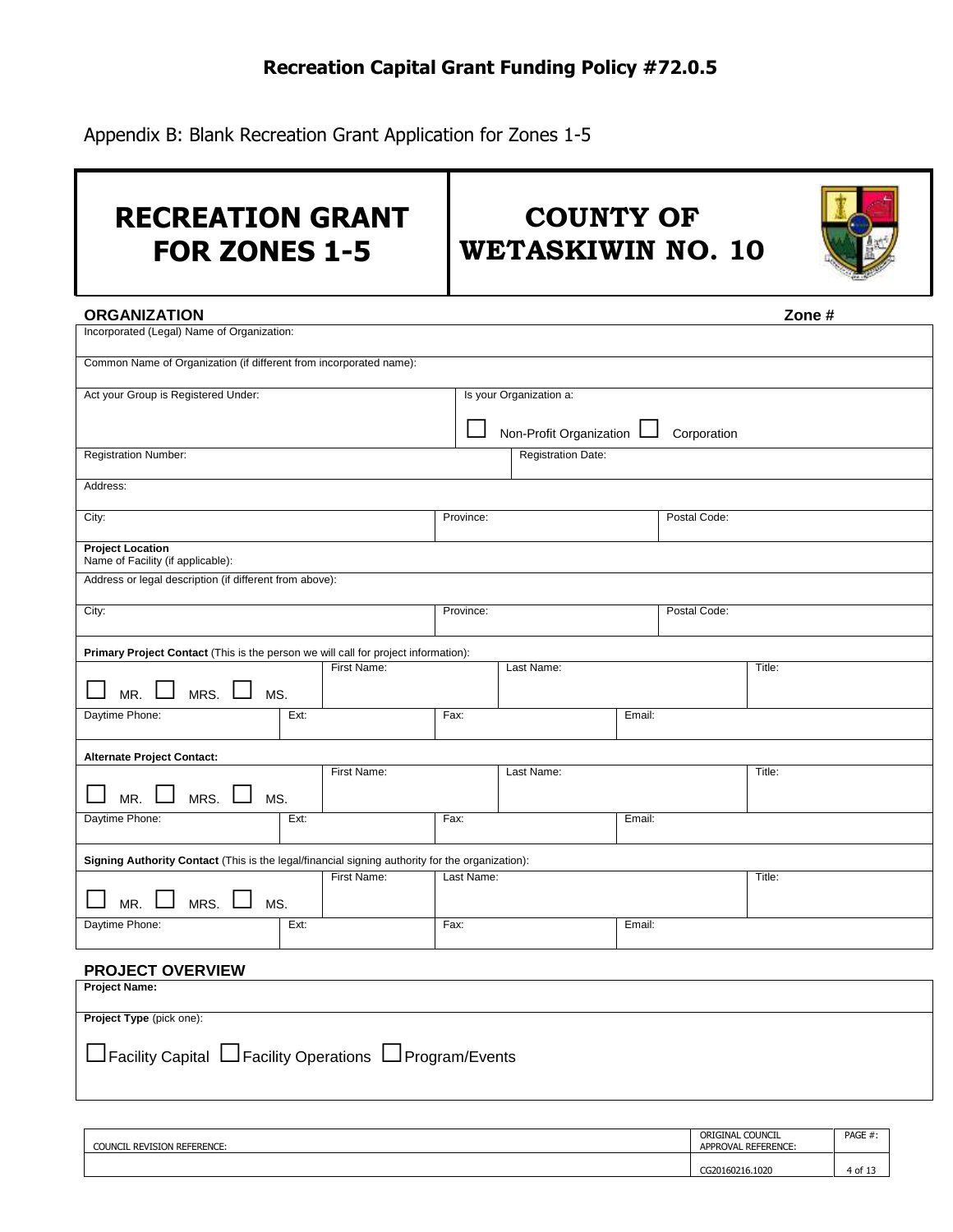| <b>Recreation Capital Grant Funding Policy #72.0.5</b> |  |  |  |  |  |
|--------------------------------------------------------|--|--|--|--|--|
|--------------------------------------------------------|--|--|--|--|--|

| Main Category (Pick one):                                                                                                                                                                                        |                                         |         |  |
|------------------------------------------------------------------------------------------------------------------------------------------------------------------------------------------------------------------|-----------------------------------------|---------|--|
| □ Arts □ Community Services □ Culture □ Education □ Environment □ Health □ Sports and Recreation                                                                                                                 |                                         |         |  |
|                                                                                                                                                                                                                  |                                         |         |  |
| Group that will benefit from the project (pick one):                                                                                                                                                             |                                         |         |  |
| □ Children □ General Public □ Men □ Seniors □ Women □ Youth □ Other (please<br>specify):<br><u> 1989 - Andrea Barbara, amerikan personal di sebagai personal di sebagai personal di sebagai personal di seba</u> |                                         |         |  |
| <b>Organization Overview</b>                                                                                                                                                                                     |                                         |         |  |
| a) What is the purpose of your organization?                                                                                                                                                                     |                                         |         |  |
|                                                                                                                                                                                                                  |                                         |         |  |
|                                                                                                                                                                                                                  |                                         |         |  |
|                                                                                                                                                                                                                  |                                         |         |  |
|                                                                                                                                                                                                                  |                                         |         |  |
|                                                                                                                                                                                                                  |                                         |         |  |
|                                                                                                                                                                                                                  |                                         |         |  |
|                                                                                                                                                                                                                  |                                         |         |  |
|                                                                                                                                                                                                                  |                                         |         |  |
|                                                                                                                                                                                                                  |                                         |         |  |
| b) What services do you provide to the community?                                                                                                                                                                |                                         |         |  |
|                                                                                                                                                                                                                  |                                         |         |  |
|                                                                                                                                                                                                                  |                                         |         |  |
|                                                                                                                                                                                                                  |                                         |         |  |
|                                                                                                                                                                                                                  |                                         |         |  |
|                                                                                                                                                                                                                  |                                         |         |  |
|                                                                                                                                                                                                                  |                                         |         |  |
|                                                                                                                                                                                                                  |                                         |         |  |
|                                                                                                                                                                                                                  |                                         |         |  |
|                                                                                                                                                                                                                  |                                         |         |  |
|                                                                                                                                                                                                                  |                                         |         |  |
|                                                                                                                                                                                                                  |                                         |         |  |
|                                                                                                                                                                                                                  |                                         |         |  |
| <b>Project Description</b><br>Explain what you want to do with the funds. This includes a description of the issues and benefit to the community.<br>a)                                                          |                                         |         |  |
|                                                                                                                                                                                                                  |                                         |         |  |
|                                                                                                                                                                                                                  |                                         |         |  |
|                                                                                                                                                                                                                  |                                         |         |  |
|                                                                                                                                                                                                                  |                                         |         |  |
|                                                                                                                                                                                                                  |                                         |         |  |
|                                                                                                                                                                                                                  |                                         |         |  |
|                                                                                                                                                                                                                  |                                         |         |  |
|                                                                                                                                                                                                                  |                                         |         |  |
|                                                                                                                                                                                                                  |                                         |         |  |
|                                                                                                                                                                                                                  |                                         |         |  |
| COUNCIL REVISION REFERENCE:                                                                                                                                                                                      | ORIGINAL COUNCIL<br>APPROVAL REFERENCE: | PAGE #: |  |

CG20160216.1020 5 of 13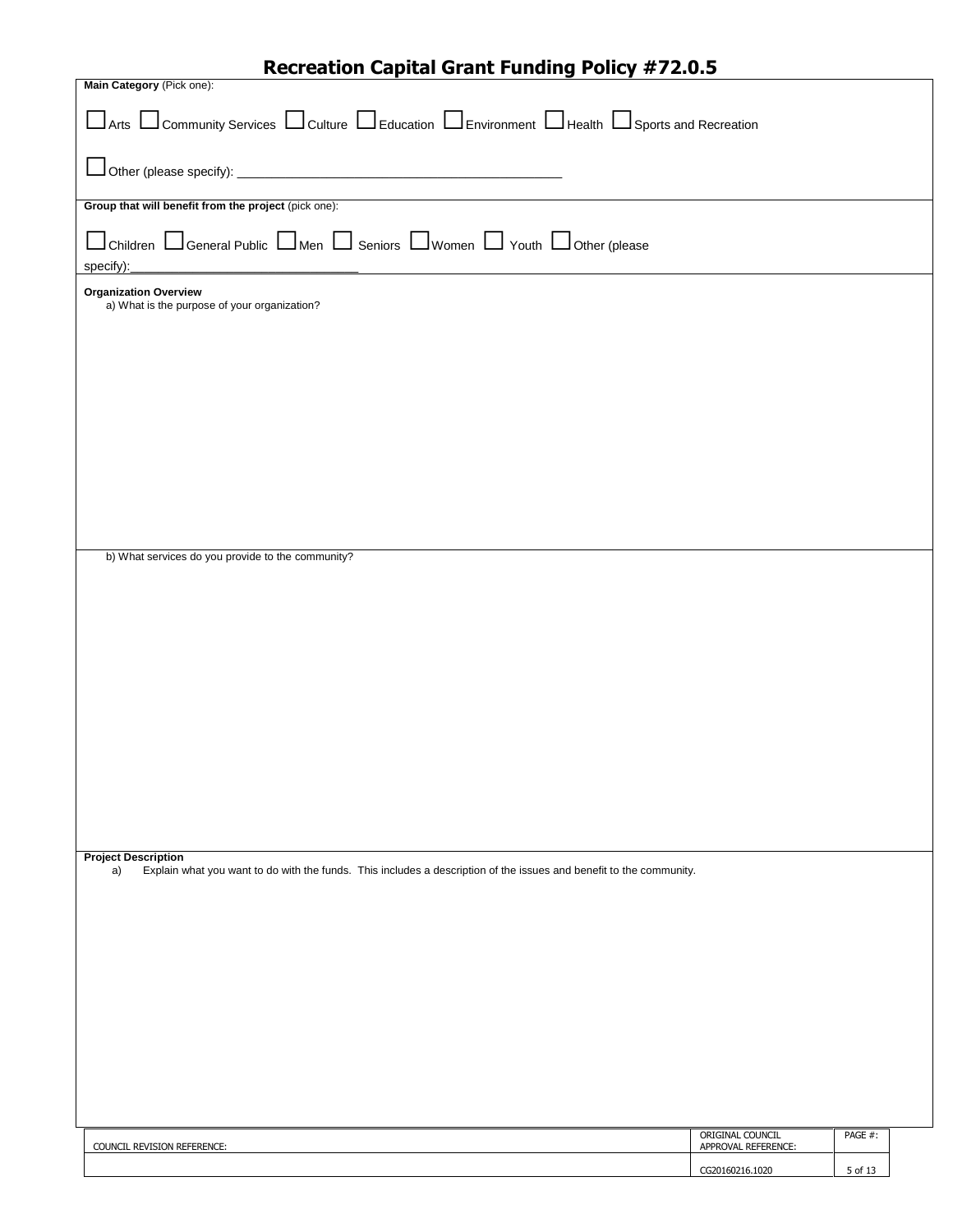| <b>Recreation Capital Grant Funding Policy #72.0.5</b> |  |  |  |  |  |  |
|--------------------------------------------------------|--|--|--|--|--|--|
|--------------------------------------------------------|--|--|--|--|--|--|

| b) | How many people do you estimate or know will benefit from this grant?                                                                                                                                                                      |                                                            |                    |  |
|----|--------------------------------------------------------------------------------------------------------------------------------------------------------------------------------------------------------------------------------------------|------------------------------------------------------------|--------------------|--|
| c) | If your grant is successful, how long will it take to complete your project once funding is approved?                                                                                                                                      |                                                            |                    |  |
| a) | <b>Need For Financial Assistance</b><br>If your organization has a current operating surplus, operating reserves or unrestricted cash assets, explain what your plan is to do with these funds, if they are not allocated to this project. |                                                            |                    |  |
|    |                                                                                                                                                                                                                                            |                                                            |                    |  |
| b) | If your organization has a current operating or accumulated deficit, explain how the deficit was acquired and your plan for reducing it.                                                                                                   |                                                            |                    |  |
| c) | Have you applied for, or already received, funding for this project from any other funding sources?<br>Yes (If yes, provide details) No                                                                                                    |                                                            |                    |  |
|    | COUNCIL REVISION REFERENCE:                                                                                                                                                                                                                | ORIGINAL COUNCIL<br>APPROVAL REFERENCE:<br>CG20160216.1020 | PAGE #:<br>6 of 13 |  |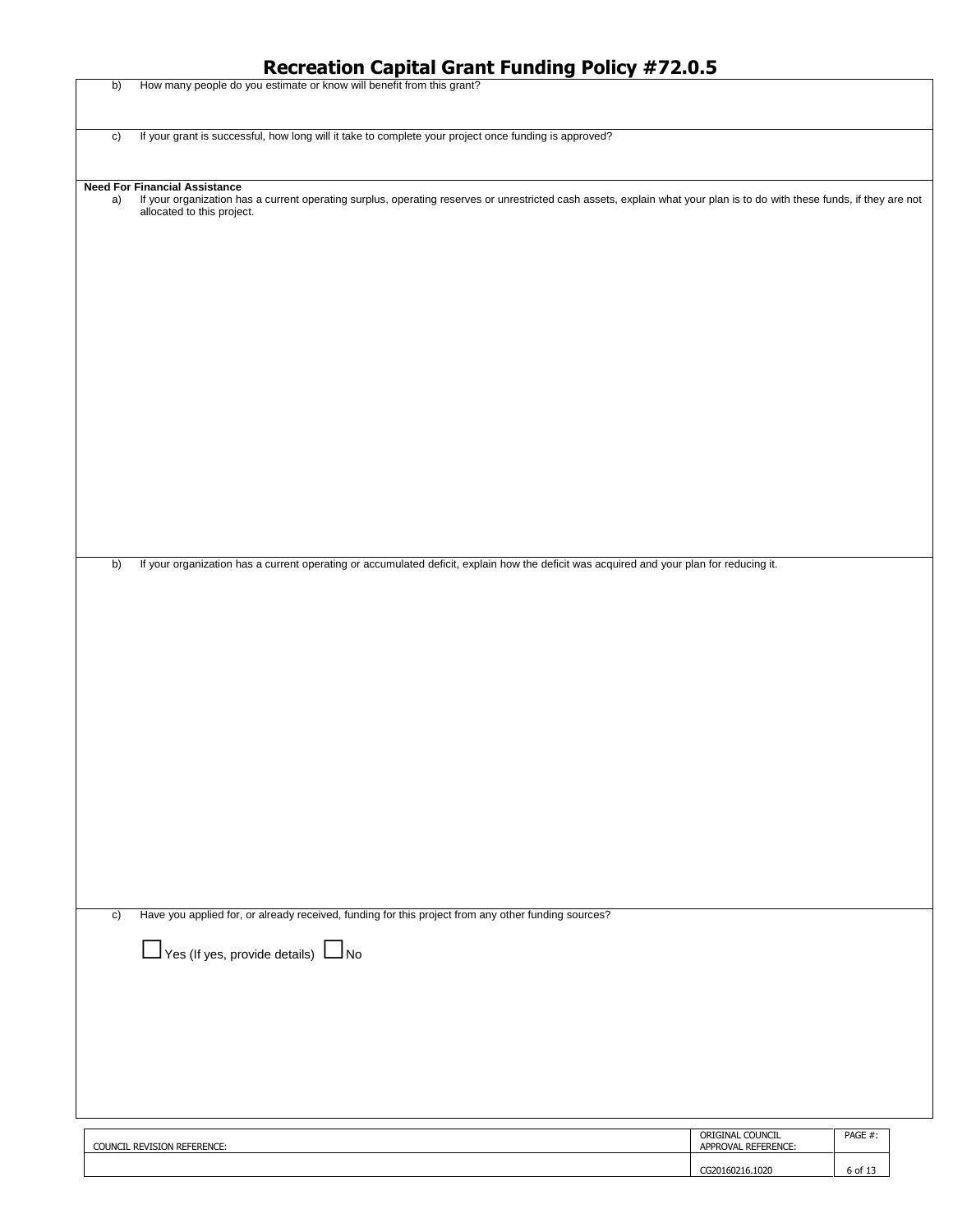Financial Statement

**Mandatory Attachments**

List of Executives. Include a complete list of Board Members and Organization Executive (i.e. CEO, Treasurer, or equivalent positions) along with daytime phone numbers and email, if available.

□Facility owner support (if applicable)

□Estimates, supplier quotations or sources of estimates

□Other supporting documentation (Example: Letter of Support from Community Groups)

□Business Plan (if requested)

Capital Plan (if applicable)

□Detailed Budget (For Facility/Program)

| <b>REVISION REFERENCE:</b><br><b>COUNCIL</b> | ORIGINAL COUNCIL<br>APPROVAL REFERENCE: | PAGE # |
|----------------------------------------------|-----------------------------------------|--------|
|                                              | 0216.1020<br>C201603                    | .ot    |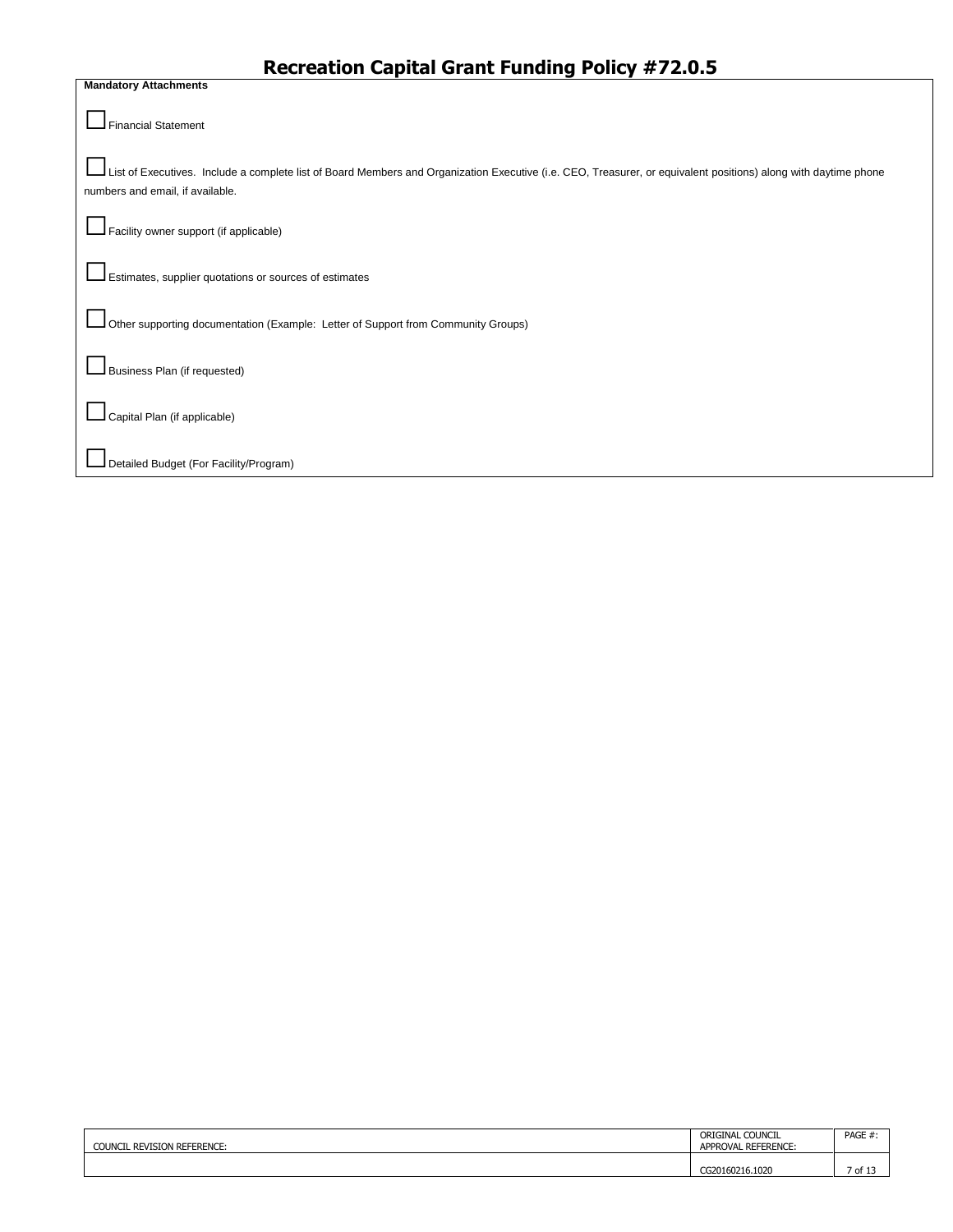| <b>BUDGET</b>                                              |                                                                                         |              |                                                                   |               |             |                                                    |              |
|------------------------------------------------------------|-----------------------------------------------------------------------------------------|--------------|-------------------------------------------------------------------|---------------|-------------|----------------------------------------------------|--------------|
| Revenue                                                    |                                                                                         |              |                                                                   |               |             |                                                    |              |
| Requested Grant Amount                                     | \$                                                                                      |              |                                                                   |               |             |                                                    |              |
| <b>Cash Contributions</b>                                  | \$                                                                                      |              |                                                                   |               |             |                                                    |              |
| Donated In-Kind                                            | \$                                                                                      |              |                                                                   |               |             |                                                    |              |
| Other Funding                                              | \$                                                                                      |              |                                                                   |               |             |                                                    |              |
| <b>Total Revenue</b>                                       | \$                                                                                      |              |                                                                   |               |             |                                                    |              |
| <b>Total Project Cost and Donated Components Breakdown</b> |                                                                                         |              |                                                                   |               |             | Amount Donated In-Kind (Labour/Equipment/Material) |              |
| Item/Description                                           |                                                                                         | Cash/Cost(A) | Quote/Source of Estimate                                          | Unskilled (B) | Skilled (C) | Equipment (D)                                      | Material (E) |
|                                                            |                                                                                         | \$           |                                                                   |               |             |                                                    |              |
|                                                            |                                                                                         | \$           |                                                                   |               |             |                                                    |              |
|                                                            |                                                                                         | \$           |                                                                   |               |             |                                                    |              |
|                                                            |                                                                                         | \$           |                                                                   |               |             |                                                    |              |
|                                                            |                                                                                         | \$           |                                                                   |               |             |                                                    |              |
|                                                            |                                                                                         | \$           |                                                                   |               |             |                                                    |              |
|                                                            |                                                                                         | \$           |                                                                   |               |             |                                                    |              |
|                                                            |                                                                                         | \$           |                                                                   |               |             |                                                    |              |
|                                                            |                                                                                         | \$           |                                                                   |               |             |                                                    |              |
|                                                            |                                                                                         | \$           |                                                                   |               |             |                                                    |              |
|                                                            |                                                                                         | \$           |                                                                   |               |             |                                                    |              |
|                                                            | Sub-totals                                                                              | \$           |                                                                   |               |             |                                                    |              |
|                                                            |                                                                                         | (A)          |                                                                   | (B)           | (C)         | (D)                                                | (E)          |
|                                                            | Total Project Costs= \$<br>Include quotee. If not included indicate seures of estimates |              | (Sum of A+B+C+D+E). This figure must equal 'Total Revenue' above. |               |             |                                                    |              |

Include quotes. If not included, indicate source of estimates.

Include confirmation of all corporate in kind materials and or services (i.e. letter from donor).

Cash contributions should be supported by Financial Statements.

Signature of Applicant Date Date Date

Print Name Position

Zone Approval/Rejection Date

The personal information on this form is collected under the authority of Section 33 (c) of the Alberta Freedom Of Information And Protection Of Privacy Act. The information will be used to process your application(s) and your name and address may be included on reports that are available to the public. If you have any questions on the collection and use of this information, please contact the FOIP Coordinator at (780) 352-3321.

All pertinent information included in a written submission received from the public that is presented to a Council, Committee or Board meeting of the County of Wetaskiwin becomes part of the public meeting minutes, unless otherwise requested by the individual in writing. Any personal information pertinent to the issue (including but not limited to, name legal land description) could be recorded in the public minutes of the meeting.

| <b>L REVISION REFERENCE:</b><br><b>COUNCI</b> | <b>COUNCIL</b><br>ORIGINAL<br>. REFERENCE:<br>APPROVAL | PAGE #  |
|-----------------------------------------------|--------------------------------------------------------|---------|
|                                               | CG20160216.1020                                        | 8 of 13 |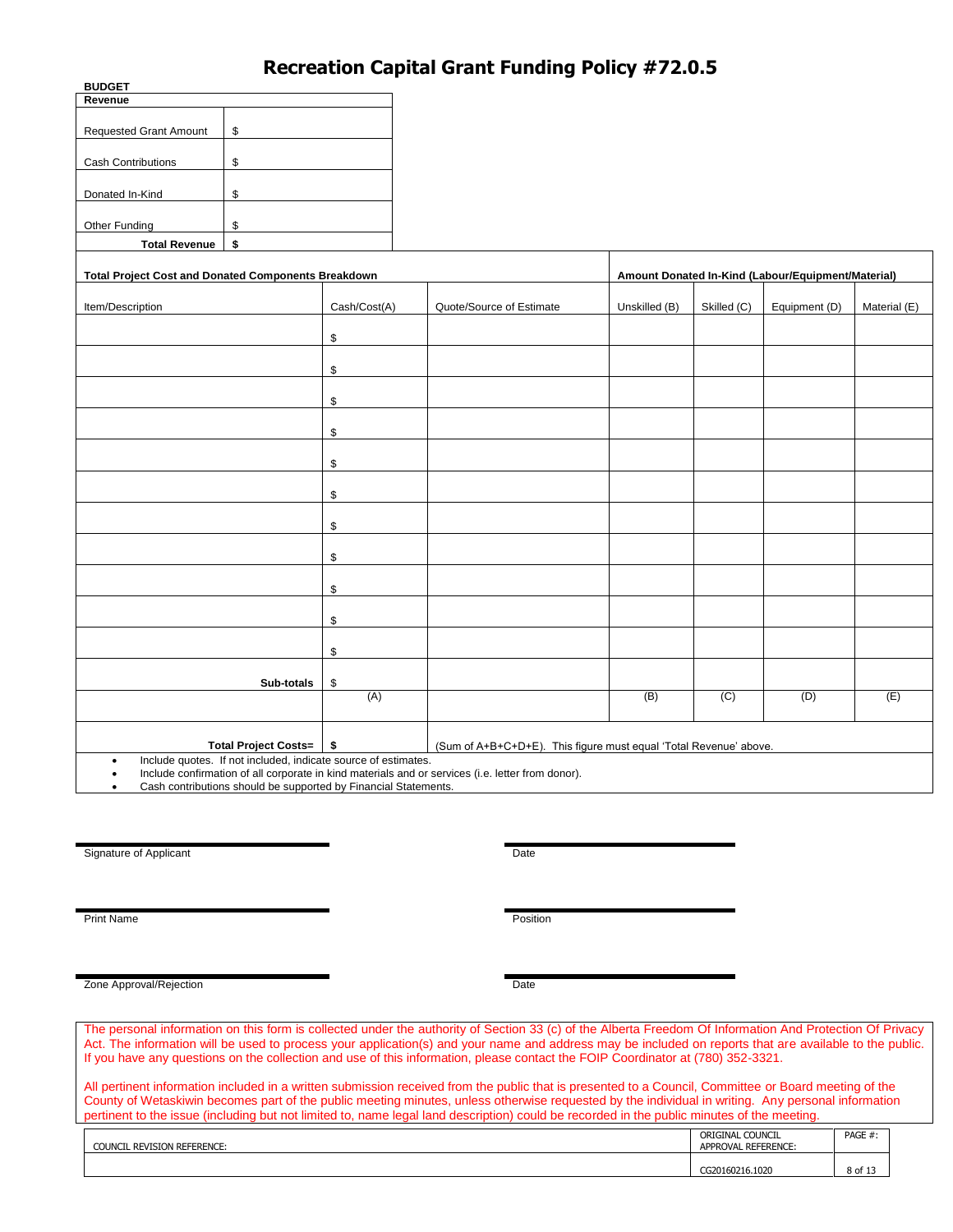Appendix C: Example Recreation Grant Application

| <b>RECREATION GRANT</b><br><b>FOR ZONES 1-5</b>                                                 |                  |                   |                           | <b>COUNTY OF</b><br><b>WETASKIWIN NO. 10</b> |                       |                                     |  |
|-------------------------------------------------------------------------------------------------|------------------|-------------------|---------------------------|----------------------------------------------|-----------------------|-------------------------------------|--|
| <b>ORGANIZATION</b>                                                                             |                  |                   |                           |                                              |                       | Zone #1                             |  |
| Incorporated (Legal) Name of Organization:<br><b>CROSS COUNTRY HALL</b>                         |                  |                   |                           |                                              |                       |                                     |  |
| Common Name of Organization (if different from incorporated name):                              |                  |                   |                           |                                              |                       |                                     |  |
| Act your Group is Registered Under:                                                             |                  |                   | Is your Organization a:   |                                              |                       |                                     |  |
|                                                                                                 |                  | $\checkmark$      | Non-Profit Organization   |                                              | Corporation           |                                     |  |
| Registration Number: 416908                                                                     |                  |                   |                           | Registration Date: June 28, 1984             |                       |                                     |  |
| Address: PO BOX 1234                                                                            |                  |                   |                           |                                              |                       |                                     |  |
| City: WETASKIWIN                                                                                |                  | Province: ALBERTA |                           |                                              | Postal Code: T9A 3P2  |                                     |  |
| <b>Project Location</b><br>Name of Facility (if applicable): CROSS COUNTRY HALL                 |                  |                   |                           |                                              |                       |                                     |  |
| Address or legal description (if different from above):                                         |                  |                   |                           |                                              |                       |                                     |  |
| City:                                                                                           |                  |                   | Postal Code:<br>Province: |                                              |                       |                                     |  |
| <b>Primary Project Contact</b> (This is the person we will call for project information):       |                  |                   |                           |                                              |                       |                                     |  |
| $\checkmark$<br>MRS.<br>MR.<br>MS.                                                              | First Name: JOHN |                   | Last Name: SMITH          |                                              |                       | <b>Title: President</b>             |  |
| Daytime Phone: 780-555-1234                                                                     | Ext:             | Fax: 780-555-4321 |                           |                                              |                       | Email: J.SMITH@CROSSCOUNTRYHALL.COM |  |
| <b>Alternate Project Contact:</b>                                                               |                  |                   |                           |                                              |                       |                                     |  |
| MR. $\mathcal{U}$ MRS.<br>MS.                                                                   | First Name: ANNE |                   | Last Name: SMITH          |                                              |                       | <b>Title: Secretary</b>             |  |
| Daytime Phone: 780-555-1234                                                                     | Ext:             | Fax: 780-555-4321 |                           |                                              |                       | Email: A.SMITH@CROSSCOUNTRYHALL.COM |  |
| Signing Authority Contact (This is the legal/financial signing authority for the organization): |                  |                   |                           |                                              |                       |                                     |  |
| MR. $\Box$ MRS. $\Box$ MS.                                                                      | First Name: JANE | Last Name: DOE    |                           |                                              |                       | <b>Title: Treasurer</b>             |  |
| Daytime Phone: 780-555-9876                                                                     | Ext:             | Fax: 780-555-6789 |                           |                                              | Email: JANE@GMAIL.COM |                                     |  |
| PROJECT OVERVIEW                                                                                |                  |                   |                           |                                              |                       |                                     |  |
| Project Name: ROOF REPLACEMENT                                                                  |                  |                   |                           |                                              |                       |                                     |  |
| Project Type (pick one):                                                                        |                  |                   |                           |                                              |                       |                                     |  |
| $\Box$ Facility Capital $\Box$ Facility Operations $\Box$ Program/Events                        |                  |                   |                           |                                              |                       |                                     |  |
| Main Category (Pick one):                                                                       |                  |                   |                           |                                              |                       |                                     |  |
|                                                                                                 |                  |                   |                           |                                              |                       |                                     |  |
|                                                                                                 |                  |                   |                           |                                              |                       |                                     |  |

| $\sim$<br>. REVISION REFERENCE:<br>''VULL | <b>COUNCIL</b><br>ORIGINAL<br>. REFERENCE:<br>APPROVAL | PAGE $*$ |
|-------------------------------------------|--------------------------------------------------------|----------|
|                                           | CG20160216.1020                                        | 9 of 1   |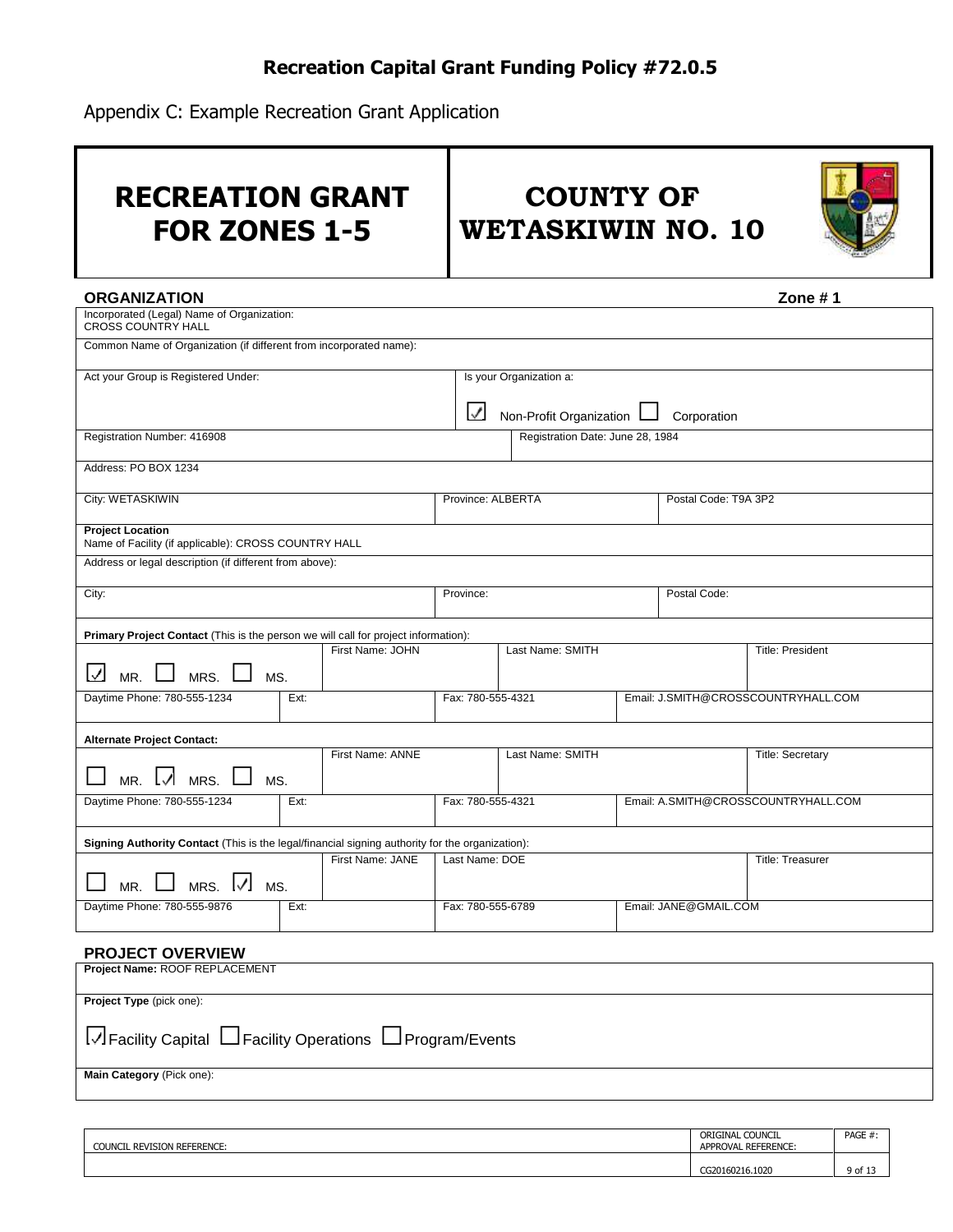| □ Arts ■ Community Services □ Culture □ Education □ Environment □ Health □ Sports and Recreation                                                                                                                                                                      |                                         |          |  |  |  |  |
|-----------------------------------------------------------------------------------------------------------------------------------------------------------------------------------------------------------------------------------------------------------------------|-----------------------------------------|----------|--|--|--|--|
|                                                                                                                                                                                                                                                                       |                                         |          |  |  |  |  |
| Group that will benefit from the project (pick one):                                                                                                                                                                                                                  |                                         |          |  |  |  |  |
| $\Box$ Children $\Box$ General Public $\Box$ Men $\Box$ Seniors $\Box$ Women $\Box$ Youth $\Box$ Other (please<br>specify):                                                                                                                                           |                                         |          |  |  |  |  |
| <b>Organization Overview</b><br>What is the purpose of your organization?<br>a)                                                                                                                                                                                       |                                         |          |  |  |  |  |
| OUR HALL SERVES A COMMUNITY OF APPROXIMATELY 500 PEOPLE, OF ALL AGES. OUR HALL IS AVAILABLE TO COMMUNITY MEMBERS AS WELL AS<br>THE GENERAL PUBLIC AS A FACILITY TO HOST FITNESS PROGRAMS, SPORTING EVENTS, PRIVATE EVENTS, HOBBY GROUPS, CHILDREN'S<br>PROGRAMS, ETC. |                                         |          |  |  |  |  |
|                                                                                                                                                                                                                                                                       |                                         |          |  |  |  |  |
|                                                                                                                                                                                                                                                                       |                                         |          |  |  |  |  |
|                                                                                                                                                                                                                                                                       |                                         |          |  |  |  |  |
|                                                                                                                                                                                                                                                                       |                                         |          |  |  |  |  |
| b) What services do you provide to the community?                                                                                                                                                                                                                     |                                         |          |  |  |  |  |
| WE PROVIDE RENTAL OF FACILITY SPACE, PROGRAMMING FOR CHILDREN, YOUTH, ADULTS, AND SENIORS.                                                                                                                                                                            |                                         |          |  |  |  |  |
|                                                                                                                                                                                                                                                                       |                                         |          |  |  |  |  |
|                                                                                                                                                                                                                                                                       |                                         |          |  |  |  |  |
|                                                                                                                                                                                                                                                                       |                                         |          |  |  |  |  |
|                                                                                                                                                                                                                                                                       |                                         |          |  |  |  |  |
|                                                                                                                                                                                                                                                                       |                                         |          |  |  |  |  |
|                                                                                                                                                                                                                                                                       |                                         |          |  |  |  |  |
|                                                                                                                                                                                                                                                                       |                                         |          |  |  |  |  |
|                                                                                                                                                                                                                                                                       |                                         |          |  |  |  |  |
| <b>Project Description</b><br>a) Explain what you want to do with the funds. This includes a description of the issues and benefit to the community.                                                                                                                  |                                         |          |  |  |  |  |
| THE HALL IS CURRENTLY IN NEED OF A NEW ROOF. THE HALL WAS BUILT IN 1984, AND THE SHINGLES ARE ORIGINAL. WE HAVE BEGUN TO                                                                                                                                              |                                         |          |  |  |  |  |
| EXPERIENCE LEAKS, AND IN ORDER TO PROTECT OUR BUILDING THE ROOF WILL NEED TO BE REPLACED.                                                                                                                                                                             |                                         |          |  |  |  |  |
|                                                                                                                                                                                                                                                                       |                                         |          |  |  |  |  |
|                                                                                                                                                                                                                                                                       |                                         |          |  |  |  |  |
|                                                                                                                                                                                                                                                                       |                                         |          |  |  |  |  |
|                                                                                                                                                                                                                                                                       |                                         |          |  |  |  |  |
|                                                                                                                                                                                                                                                                       |                                         |          |  |  |  |  |
| COUNCIL REVISION REFERENCE:                                                                                                                                                                                                                                           | ORIGINAL COUNCIL<br>APPROVAL REFERENCE: | PAGE #:  |  |  |  |  |
|                                                                                                                                                                                                                                                                       | CG20160216.1020                         | 10 of 13 |  |  |  |  |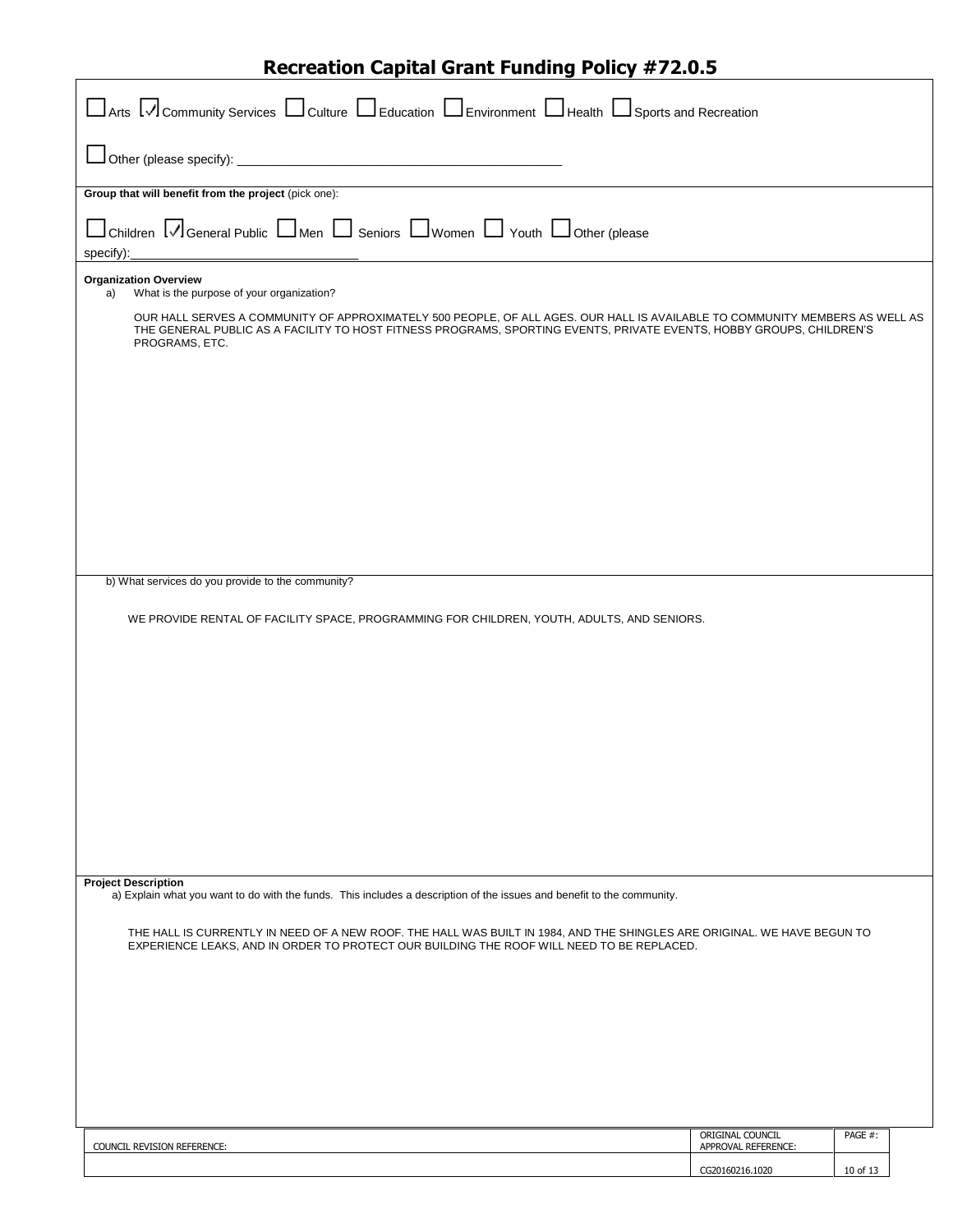| How many people do you estimate or know will benefit from this grant?<br>b)                                                                                                                                                                                                                         |                                         |          |  |
|-----------------------------------------------------------------------------------------------------------------------------------------------------------------------------------------------------------------------------------------------------------------------------------------------------|-----------------------------------------|----------|--|
| APPROXIMATELY 500 PEOPLE                                                                                                                                                                                                                                                                            |                                         |          |  |
| If your grant is successful, how long will it take to complete your project once funding is approved?<br>c)                                                                                                                                                                                         |                                         |          |  |
| WE ANTICIPATE THE PROJECT WILL TAKE ABOUT TWO WEEKS TO COMPLETE, START TO FINISH.                                                                                                                                                                                                                   |                                         |          |  |
|                                                                                                                                                                                                                                                                                                     |                                         |          |  |
| <b>Need For Financial Assistance</b><br>If your organization has a current operating surplus, operating reserves or unrestricted cash assets, explain what your plan is to do with these funds, if they are not<br>a)<br>allocated to this project.                                                 |                                         |          |  |
| THE HALL CURRENTLY HAS \$34,000.00 IN OPERATING SURPLUS. WE ALLOCATE \$8000.00 TO OUR OPERATING RESERVE. WE REQUIRE \$12,000.00<br>PER YEAR FOR UTILITIES, JANITORIAL, AND GENERAL MAINTENANCE. THEREFORE, WE WILL BE CONTRIBUTING THE REMAINING SURPLUS OF<br>\$14,000.00 TO THE NEW ROOF PROJECT. |                                         |          |  |
|                                                                                                                                                                                                                                                                                                     |                                         |          |  |
|                                                                                                                                                                                                                                                                                                     |                                         |          |  |
|                                                                                                                                                                                                                                                                                                     |                                         |          |  |
|                                                                                                                                                                                                                                                                                                     |                                         |          |  |
|                                                                                                                                                                                                                                                                                                     |                                         |          |  |
|                                                                                                                                                                                                                                                                                                     |                                         |          |  |
|                                                                                                                                                                                                                                                                                                     |                                         |          |  |
|                                                                                                                                                                                                                                                                                                     |                                         |          |  |
|                                                                                                                                                                                                                                                                                                     |                                         |          |  |
| b)<br>If your organization has a current operating or accumulated deficit, explain how the deficit was acquired and your plan for reducing it.                                                                                                                                                      |                                         |          |  |
| <b>NONE</b>                                                                                                                                                                                                                                                                                         |                                         |          |  |
|                                                                                                                                                                                                                                                                                                     |                                         |          |  |
|                                                                                                                                                                                                                                                                                                     |                                         |          |  |
|                                                                                                                                                                                                                                                                                                     |                                         |          |  |
|                                                                                                                                                                                                                                                                                                     |                                         |          |  |
|                                                                                                                                                                                                                                                                                                     |                                         |          |  |
|                                                                                                                                                                                                                                                                                                     |                                         |          |  |
|                                                                                                                                                                                                                                                                                                     |                                         |          |  |
|                                                                                                                                                                                                                                                                                                     |                                         |          |  |
|                                                                                                                                                                                                                                                                                                     |                                         |          |  |
|                                                                                                                                                                                                                                                                                                     |                                         |          |  |
| Have you applied for, or already received, funding for this project from any other funding sources?<br>c)                                                                                                                                                                                           |                                         |          |  |
| Yes (If yes, provide details) No                                                                                                                                                                                                                                                                    |                                         |          |  |
|                                                                                                                                                                                                                                                                                                     |                                         |          |  |
|                                                                                                                                                                                                                                                                                                     |                                         |          |  |
|                                                                                                                                                                                                                                                                                                     |                                         |          |  |
| COUNCIL REVISION REFERENCE:                                                                                                                                                                                                                                                                         | ORIGINAL COUNCIL<br>APPROVAL REFERENCE: | PAGE #:  |  |
|                                                                                                                                                                                                                                                                                                     | CG20160216.1020                         | 11 of 13 |  |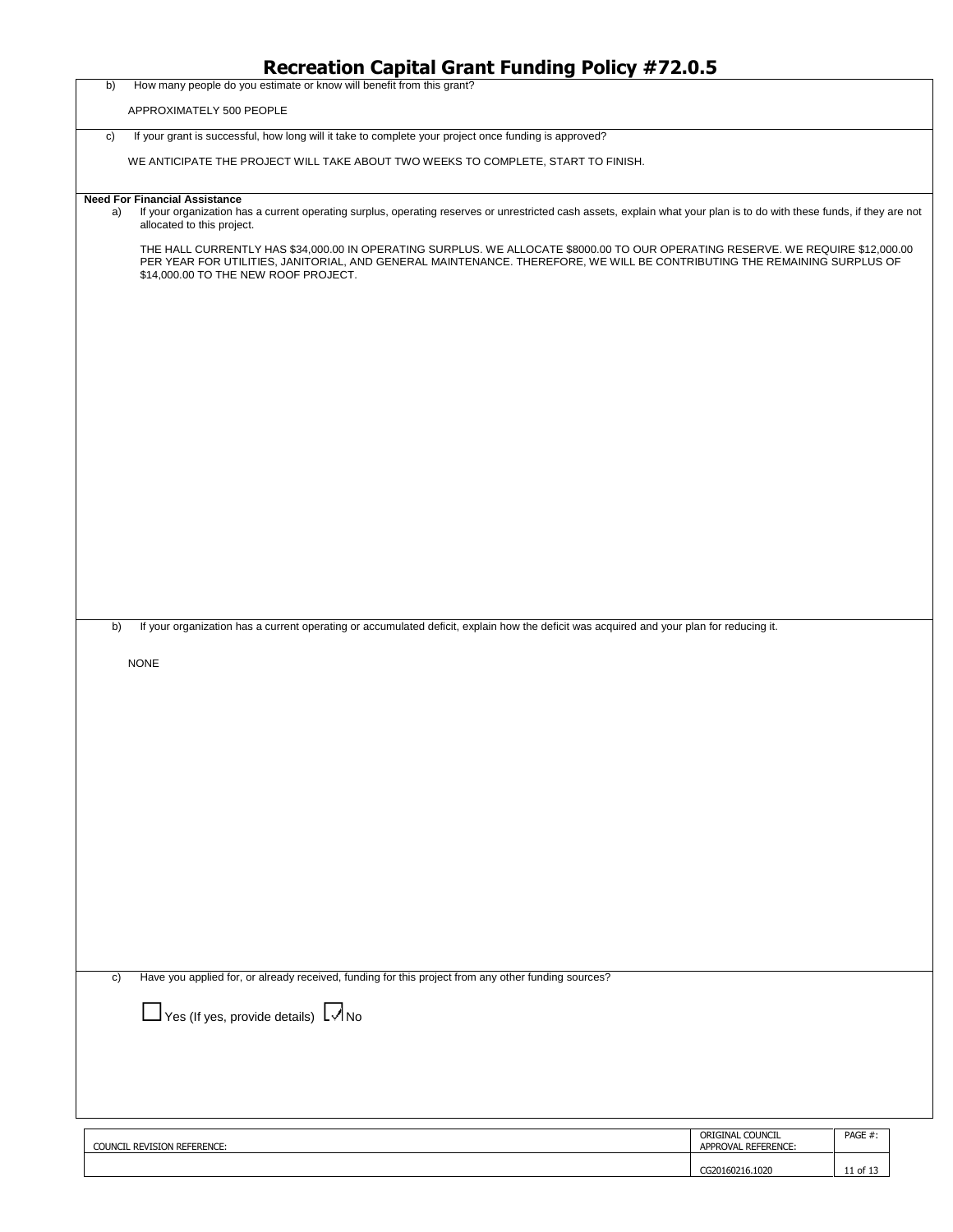**Mandatory Attachments** □Financial Statement

List of Executives. Include a complete list of Board Members and Organization Executive (i.e. CEO, Treasurer, or equivalent positions) along with daytime phone numbers and email, if available.

□Facility owner support (if applicable)

□Estimates, supplier quotations or sources of estimates

□Other supporting documentation (Example: Letter of Support from Community Groups)

□Business Plan (if requested)

□Capital Plan (if applicable)

□Detailed Budget (For Facility/Program)

| . REVISION REFERENCE:<br><b>COUNCI</b> | COUNCIL<br>ORIGINAL<br>. REFERENCE:<br><b>APPROVAL</b> | PAGE # |
|----------------------------------------|--------------------------------------------------------|--------|
|                                        | 216.1020                                               | . ot   |